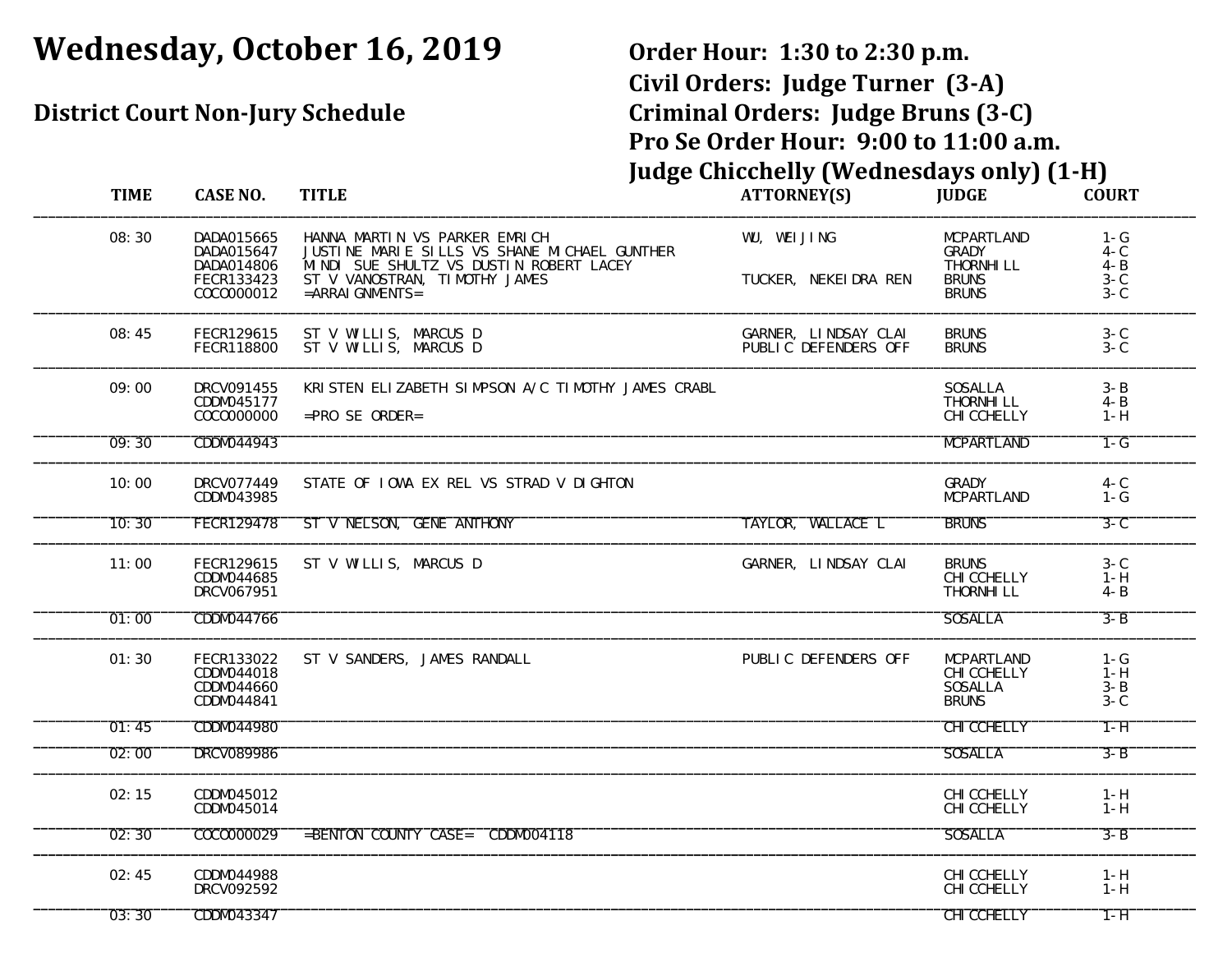### Linn County Associate District Court Schedule WEDNESDAY, OCTOBER 16, 2019

| $\mathbf{I}=\mathbf{I}$ .<br>------- | Time<br>$- - - - -$ | Case No<br>------------                                                                                                                                                                          | Title                                                                                                                                                                                                                                                                                                                                                                                                                    | Attorney(s)<br>-----------                                                                                                                                                                                                                                                                             | Judge<br>$- - - - - -$ | Court<br>$- - - - -$ |
|--------------------------------------|---------------------|--------------------------------------------------------------------------------------------------------------------------------------------------------------------------------------------------|--------------------------------------------------------------------------------------------------------------------------------------------------------------------------------------------------------------------------------------------------------------------------------------------------------------------------------------------------------------------------------------------------------------------------|--------------------------------------------------------------------------------------------------------------------------------------------------------------------------------------------------------------------------------------------------------------------------------------------------------|------------------------|----------------------|
|                                      | 08:30               |                                                                                                                                                                                                  | =Juvenile Court=                                                                                                                                                                                                                                                                                                                                                                                                         |                                                                                                                                                                                                                                                                                                        | Liesveld               | JJC-C                |
|                                      | 08:30               |                                                                                                                                                                                                  | =Juvenile Court=                                                                                                                                                                                                                                                                                                                                                                                                         |                                                                                                                                                                                                                                                                                                        | Finley                 | JJC-B                |
|                                      | 08:30               |                                                                                                                                                                                                  | =Iowa County Juvenile Court=                                                                                                                                                                                                                                                                                                                                                                                             |                                                                                                                                                                                                                                                                                                        | Keast                  | Marengo              |
|                                      | 08:30               | SRCR133172<br>SRCR133502                                                                                                                                                                         | =Appearances/Arraignments=<br>ST V ABINSAY, PAULINO ANICOCHE<br>ST V CARRILLO, BENJAMIN ANTONIO                                                                                                                                                                                                                                                                                                                          | WALSH, SHANNON KATHL                                                                                                                                                                                                                                                                                   | Scott                  | $1-E$                |
|                                      |                     | AGCR133445<br>AGCR131904<br>SRCR133545                                                                                                                                                           | ST V CLARK, ANTHONY ROBERT<br>ST V DICKSON, JEFFREY RICHARD<br>ST V DOLGNER, AMANDA LYNN                                                                                                                                                                                                                                                                                                                                 |                                                                                                                                                                                                                                                                                                        |                        |                      |
|                                      |                     | SRCR133069<br>SRCR133034<br>SRCR133358                                                                                                                                                           | ST V DVORAK, JENNIFER LYNN<br>ST V DVORAK, JENNIFER LYNN<br>ST V HAMES, RORY HAGAN ENOCH                                                                                                                                                                                                                                                                                                                                 | FRANK, KATIE<br>FRANK, KATIE                                                                                                                                                                                                                                                                           |                        |                      |
|                                      |                     | OWCR133197<br>AGCR132160                                                                                                                                                                         | ST V KAPLAN, WAYNE GARY<br>ST V MAYFIELD KNOX, SHANNEL ANTOINETTE                                                                                                                                                                                                                                                                                                                                                        | IRWIN, JOSHUA                                                                                                                                                                                                                                                                                          |                        |                      |
|                                      |                     | OWCR133338<br>AGCR133063<br>AGCR132674<br>SRCR132810<br>SRCR133393                                                                                                                               | ST V PETERSEN, RUTH ANN<br>ST V PROFIT, MICHAEL QUODALE<br>ST V SHEPHERD, MICHAEL DYLAN<br>ST V SMITH, MICHAEL PERRY<br>ST V WALKER, DAVID RAFAEL                                                                                                                                                                                                                                                                        | SOLE, RICKY LEE                                                                                                                                                                                                                                                                                        |                        |                      |
|                                      | 09:00               |                                                                                                                                                                                                  | =Guilty Plea and Sentencings=                                                                                                                                                                                                                                                                                                                                                                                            |                                                                                                                                                                                                                                                                                                        | Johnston               | $1 - C$              |
|                                      | 09:00               |                                                                                                                                                                                                  | =CMC Conferences=                                                                                                                                                                                                                                                                                                                                                                                                        |                                                                                                                                                                                                                                                                                                        | Jones                  | $1-F$                |
|                                      |                     | AGCR131087<br>SRCR131769<br>SRCR132688<br>OWCR132790<br>AGCR128911<br>OWCR132819<br>SRCR132506<br>AGCR132713<br>SRCR132369<br>OWCR132774<br>SRCR113315<br>OWCR120833<br>SRCR132277<br>SRCR132120 | ST V AL YASIRI, AHMED HAIDER<br>ST V AL YASIRI, SUAD HAIDER<br>ST V BEAM, BRADLEY ALLEN<br>ST V BLOME, DAVID DEAN<br>ST V BRASWELL, JENNIFER<br>ST V BRILES, MATTHEW ASHTON<br>ST V BROWN, ABEL<br>ST V BROWNING, DAVON JEROME<br>ST V CANNON JR, DEANDRE<br>ST V CARTER, ANTHONY MARTIN<br>ST V CARTER, JONATHAN QUINN<br>ST V CARTER, JONATHAN QUINN<br>ST V CASPER, JASON WAYNE<br>ST V CLARKE PETERSON, LACEY LOUISE | IRWIN, JOSHUA<br>TUCKER, NEKEIDRA REN<br>TUCKER, NEKEIDRA REN<br>FORSYTHE, TODD PATRI<br>WEIMER, TODD B<br>DAVIS II, DOUGLAS QU<br>FRANK, KATIE<br>WIEZOREK, ANDREW ROB<br>GRINDE, DAVID ERIC<br>DAVIS II, DOUGLAS QU<br>TUCKER, NEKEIDRA REN<br>TUCKER, NEKEIDRA REN<br>IRWIN, JOSHUA<br>FRANK, KATIE |                        |                      |
|                                      |                     | AGCR132142<br>AGCR132769<br>OWCR132373<br>SRCR132726<br>SRCR132853<br>SRCR132896<br>OWCR132932<br>AGCR132869<br>AGCR132626<br>SRCR132882<br>OWCR131964<br>OWCR132679<br>AGCR132956               | ST V CLARKE PETERSON, LACEY LOUISE<br>ST V COOLEY, RONALD EUGENE<br>ST V CORUM, BRYAN GRANT<br>ST V COTTON, NAONNA CAMILLE<br>ST V CUNGTION JR., CHRISTOPHER LEE<br>ST V DAVIS, JESSICA<br>ST V DIGHTON, STRAD VERNON<br>ST V DORAN, DARRELL LEE<br>ST V DOUGLAS, MANISHA DANAE<br>ST V DUBY, RITA ANN<br>ST V EVERITT, GILMAN LEO<br>ST V FLECK, JULIE A<br>ST V FLICKINGER, CURTIS LEE                                 | FRANK, KATIE<br>EDDY, AARON JACOB<br>TINDAL, ERIC DAVID<br>WEIMER, TODD B<br>FRANK, KATIE<br>IRWIN, JOSHUA<br>FRANK, KATIE<br>JOHNSTON, TYLER CHRI<br>DAVIS II, DOUGLAS QU<br>IRWIN, JOSHUA<br>TINDAL, ERIC DAVID<br>GARNER, LINDSAY CLAI<br>WIEZOREK, ANDREW ROB                                      |                        |                      |
|                                      |                     | AGCR132738<br>AGCR132379<br>AGCR131257<br>SRCR132847<br>OWCR132773<br>OWCR132740<br>SRCR132734<br>AGCR132664<br>AGCR131751                                                                       | ST V FLOYD, ALEX RAY<br>ST V FOWLER, TIMOTHY LAWRENCE<br>ST V GILE, STEPHEN JOSEPH<br>ST V GILSON, CAMERON JOSEPH<br>ST V GOMEZ OCASIO, JOSE ANDRES<br>ST V GREMM, JEFFERY ALLAN<br>ST V HALL JR, CRAIG MICHAEL<br>ST V HAMES, RORY HAGAN ENOCH<br>ST V HANDFORD, MICHAEL MARTELL                                                                                                                                        | TUCKER, NEKEIDRA REN<br>DAVIS II, DOUGLAS QU<br>JOHNSON, DEREK<br>FRANK, KATIE<br>KEEGAN, JOSEPH DEAN<br>FRANK, KATIE<br>FRANK, KATIE<br>FRANK, KATIE<br>GARNER, LINDSAY CLAI                                                                                                                          |                        |                      |
|                                      | 09:30               | AGCR133416                                                                                                                                                                                       | =Bond Reviews=<br>ST V STATON, BRANDON LAWRENCE                                                                                                                                                                                                                                                                                                                                                                          | WEIMER, TODD B                                                                                                                                                                                                                                                                                         | Scott                  | $1-E$                |
|                                      | 09:30               |                                                                                                                                                                                                  | =In Custody-Init. Appr - Session 1=                                                                                                                                                                                                                                                                                                                                                                                      |                                                                                                                                                                                                                                                                                                        | Scott                  | $1-E$                |
|                                      | 10:30               |                                                                                                                                                                                                  | =In Custody-Init. Appr - Session 2=                                                                                                                                                                                                                                                                                                                                                                                      |                                                                                                                                                                                                                                                                                                        | Scott                  | $1-E$                |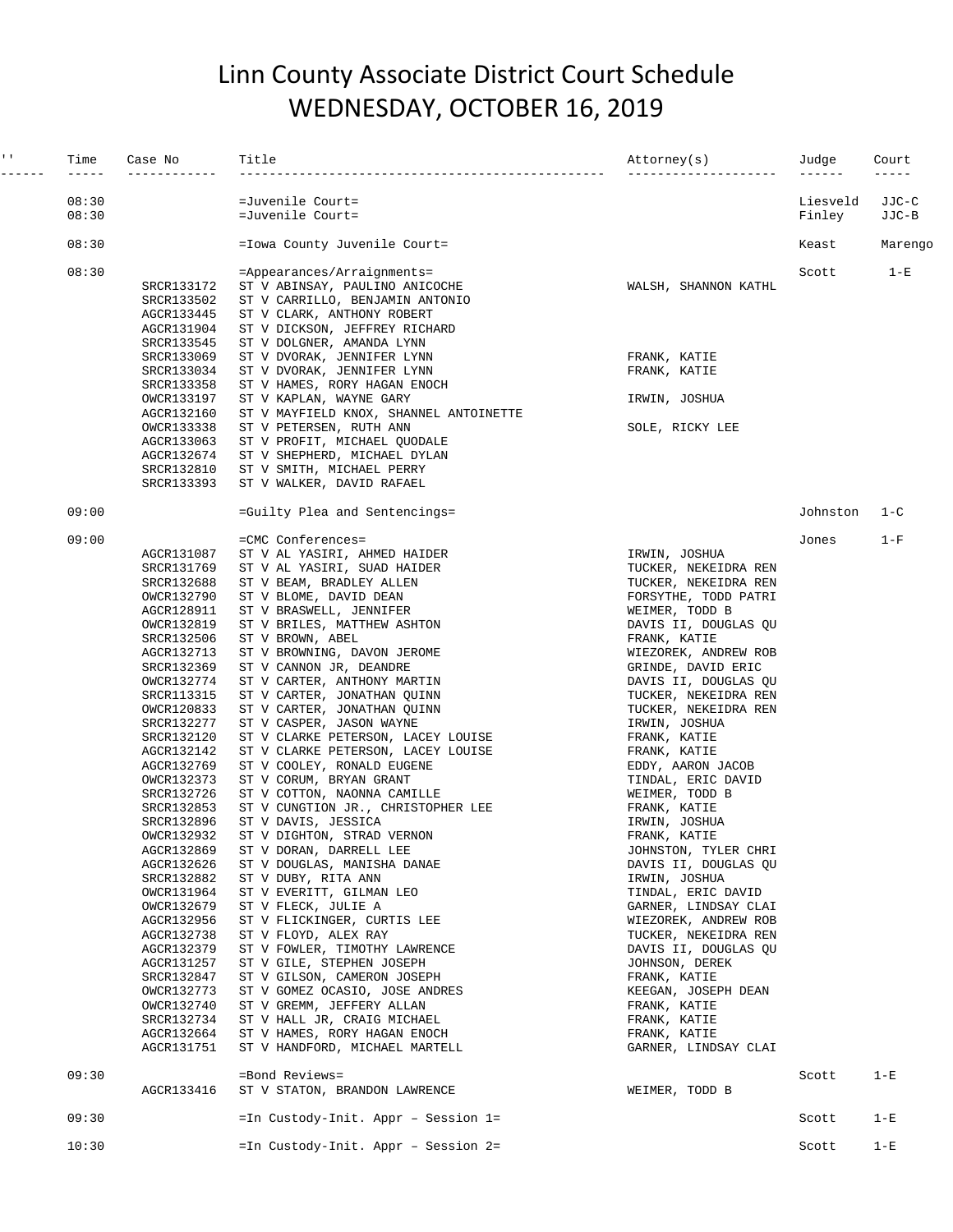| $01:00-1:30$                                                                                                                                                                                                                                                                                                                                                                                                                                                                                                                  | =Order $\frac{1}{2}$ hour (pm)=                                                                                                                                                                                                                                                                                                                                                                                                                                                                                                                                                                                                                                                                                                                                                                                                                                                                                                                                                                                                                                                                                           |                                                                                                                                                                                                                                                                                                                                                                                                                                                                                                                                                                                                                                                                                                                                                     | Johnston 1-F             |                  |
|-------------------------------------------------------------------------------------------------------------------------------------------------------------------------------------------------------------------------------------------------------------------------------------------------------------------------------------------------------------------------------------------------------------------------------------------------------------------------------------------------------------------------------|---------------------------------------------------------------------------------------------------------------------------------------------------------------------------------------------------------------------------------------------------------------------------------------------------------------------------------------------------------------------------------------------------------------------------------------------------------------------------------------------------------------------------------------------------------------------------------------------------------------------------------------------------------------------------------------------------------------------------------------------------------------------------------------------------------------------------------------------------------------------------------------------------------------------------------------------------------------------------------------------------------------------------------------------------------------------------------------------------------------------------|-----------------------------------------------------------------------------------------------------------------------------------------------------------------------------------------------------------------------------------------------------------------------------------------------------------------------------------------------------------------------------------------------------------------------------------------------------------------------------------------------------------------------------------------------------------------------------------------------------------------------------------------------------------------------------------------------------------------------------------------------------|--------------------------|------------------|
| 01:30<br>01:30                                                                                                                                                                                                                                                                                                                                                                                                                                                                                                                | =Juvenile Court=<br>=Juvenile Court=                                                                                                                                                                                                                                                                                                                                                                                                                                                                                                                                                                                                                                                                                                                                                                                                                                                                                                                                                                                                                                                                                      |                                                                                                                                                                                                                                                                                                                                                                                                                                                                                                                                                                                                                                                                                                                                                     | Liesveld JJC-C<br>Finley | JJC-B            |
| 01:30                                                                                                                                                                                                                                                                                                                                                                                                                                                                                                                         | = Iowa County Juvenile Court=                                                                                                                                                                                                                                                                                                                                                                                                                                                                                                                                                                                                                                                                                                                                                                                                                                                                                                                                                                                                                                                                                             |                                                                                                                                                                                                                                                                                                                                                                                                                                                                                                                                                                                                                                                                                                                                                     | Keast                    | Marengo          |
| 01:30<br>01:30                                                                                                                                                                                                                                                                                                                                                                                                                                                                                                                | =Guilty Plea and Sentencings=<br>=Guilty Plea and Sentencings=                                                                                                                                                                                                                                                                                                                                                                                                                                                                                                                                                                                                                                                                                                                                                                                                                                                                                                                                                                                                                                                            |                                                                                                                                                                                                                                                                                                                                                                                                                                                                                                                                                                                                                                                                                                                                                     | Scott<br>Jones           | $1-E$<br>$1 - C$ |
| 01:30<br>SRCR132867<br>SRCR131921<br>AGCR132543<br>OWCR132383<br>SRCR131354<br>SRCR131462<br>OWCR132939<br>AGCR131641<br>AGCR132502<br>SRCR132873<br>AGCR132929<br>SRCR132766<br>OWCR132454<br>AGCR132293<br>SRCR132772<br>AGCR132614<br>OWCR132425<br>AGCR130390<br>OWCR132475<br>OWCR132471<br>SRCR132788<br>AGCR132835<br>SRCR133038                                                                                                                                                                                       | =CMC Conferences=<br>ST V HEBERT, JEREMY DAVID<br>ST V HERNANDEZ, HEATHER MARIE<br>ST V HILL, ANTHONY JOSEPH<br>ST V HINES, CASEY JOHN<br>ST V HOENINGHAUSEN, JEANA LEE<br>ST V HOUKE, HEVON WYATT<br>ST V HUWALDT, TIMOTHY DOUGLAS<br>ST V ISLES, SIR MASON PHILLIPS<br>ST V JENKINS, ANTOINE RAY<br>ST V JOHNSON, MICHAEL ALVIN<br>ST V JOHNSON, MICHAEL ROY<br>ST V KOBUSCH, MASON JAMES<br>ST V LINNE, GAUGE LEON<br>ST V LOVE DILLARD, TALLISHIA MONIQUE<br>ST V LOWE, DYLAN MAXWELL<br>ST V MAHER, JOHN RANDALL<br>ST V MANABUSAN, PETER<br>ST V MCNAMARA, SIDNEY LEA<br>ST V MCSWEENY, DENISE KIM<br>ST V MECHTEL YOUNG, RANDALL JOE<br>ST V MEYER, KIRSTEN LEE<br>ST V MILLER, JAMES DEMETRICE<br>ST V MITCHELL, EBONY LAURANN                                                                                                                                                                                                                                                                                                                                                                                    | IRWIN, JOSHUA<br>IRWIN, JOSHUA<br>DAVIS II, DOUGLAS QU<br>ELGES, JEREMY DAVID<br>IRWIN, JOSHUA<br>FIESTER, DAVID R<br>GHADIRI, MISHA<br>WIEZOREK, ANDREW ROB<br>WEIMER, TODD B<br>KEEGAN, JOSEPH DEAN<br>IRWIN, JOSHUA<br>PETRZELKA, MATTHEW J<br>DAVIS II, DOUGLAS QU<br>TUCKER, NEKEIDRA REN<br>EDDY, AARON JACOB<br>PETRZELKA, MATTHEW J<br>GRINDE, DAVID ERIC<br>DAVIS II, DOUGLAS QU<br>GRINDE, DAVID ERIC<br>TUCKER, NEKEIDRA REN<br>LINDEMAN, MICHAEL M<br>GRINDE, DAVID ERIC<br>IRWIN, JOSHUA                                                                                                                                                                                                                                               | Johnston 1-F             |                  |
| 02:30<br>02:30                                                                                                                                                                                                                                                                                                                                                                                                                                                                                                                | =Guilty Plea and Sentencings=<br>=Guilty Plea and Sentencings=                                                                                                                                                                                                                                                                                                                                                                                                                                                                                                                                                                                                                                                                                                                                                                                                                                                                                                                                                                                                                                                            |                                                                                                                                                                                                                                                                                                                                                                                                                                                                                                                                                                                                                                                                                                                                                     | Scott<br>Jones           | $1-E$<br>$1 - C$ |
| 02:30<br>AGCR132510<br>AGCR132386<br>OWCR132481<br>OWCR132745<br>SRCR132627<br>SRCR132830<br>SRCR132719<br>AGCR131376<br>AGCR132667<br>SRCR132336<br>SRCR132808<br>SRCR132748<br>OWCR132782<br>AGCR131529<br>AGCR130882<br>SRCR131344<br>SRCR131906<br>AGCR130716<br>OWCR132841<br>OWCR131506<br>AGCR132584<br>SRCR132677<br>OWCR132341<br>OWCR132730<br>SRCR133024<br>SRCR132750<br>AGCR132633<br>SRCR132259<br>AGCR132668<br>SRCR132827<br>AGCR132644<br>SRCR132678<br>OWCR132337<br>AGCR132807<br>AGCR130695<br>AGCR132823 | =CMC Conferences=<br>ST V HILL, JOHN PAUL<br>ST V MEEK, DESMARIE MASHAN<br>ST V OWEN, MARK LEE<br>ST V PATRICK, JANICA LYNN<br>ST V PATTERSON, OLANDAR LAKEITH<br>ST V PERRY, PATRICK BYRON<br>ST V PETERSEN, CHASE THOMAS<br>ST V PIERCE, TYRONE EDWARD<br>ST V PRYOR, MARCUS EUGENE<br>ST V PRYOR, MARTAZ A<br>ST V SCANLON, LYDIA LESLIE<br>ST V SCHROEDER, MADISON RYLEE<br>ST V SCHUMACHER, CHET AARON<br>ST V SHELTON, EVAN JAMES<br>ST V SHELTON, EVAN JAMES<br>ST V SHELTON, EVAN JAMES<br>ST V SHELTON, EVAN JAMES<br>ST V SHELTON, EVAN JAMES<br>ST V SHENEBERGER, CHAD EVERETT<br>ST V SOUKUP, TAMI LYNNE<br>ST V STICKLEY, KAYCEE MERIE<br>ST V STRUB, AUSTIN LEE<br>ST V SULLIVAN, DANIAL JOSEPH<br>ST V SURRETT, JAIME LAMAR<br>ST V THOMAS, JOHN DAVID<br>ST V VANDERZEE, DANIEL MATTHEW<br>ST V VINCENT, BRIAN SCOTT<br>ST V VOLLBRECHT, BRET MICHAEL<br>ST V WALLACE, JUSTIN MICHAEL<br>ST V WALLACE, JUSTIN MICHAEL<br>ST V WATKINS, BILLY DEE<br>ST V WAYBILL, SHANE LEON<br>ST V WILLIAMS, BRADD JOHN<br>ST V WILLIAMS, JEREME ANTWAN<br>ST V WILLIAMS, JEREME ANTWAN<br>ST V WILLIAMS, JEREME ANTWAN | ELGES, JEREMY DAVID<br>FRANK, KATIE<br>PETRZELKA, MATTHEW J<br>IRWIN, JOSHUA<br>WEIMER, TODD B<br>FRANK, KATIE<br>DAVIS II, DOUGLAS QU<br>TUCKER, NEKEIDRA REN<br>TUCKER, NEKEIDRA REN<br>WEIMER, TODD B<br>DAVIS II, DOUGLAS QU<br>WEIMER, TODD B<br>BREITBACH, JOHN T<br>IRWIN, JOSHUA<br>IRWIN, JOSHUA<br>IRWIN, JOSHUA<br>IRWIN, JOSHUA<br>IRWIN, JOSHUA<br>DAVIS II, DOUGLAS OU<br>TINDAL, ERIC DAVID<br>IRWIN, JOSHUA<br>TUCKER, NEKEIDRA REN<br>GRINDE, DAVID ERIC<br>TUCKER, NEKEIDRA REN<br>NORDEN, AUSTIN PAUL<br>ELGES, JEREMY DAVID<br>DAVIS II, DOUGLAS QU<br>EDDY, AARON JACOB<br>EDDY, AARON JACOB<br>TUCKER, NEKEIDRA REN<br>SHAYMAN, PETER<br>CMELIK, DAVID A<br>ELGES, JEREMY DAVID<br>ELGES, JEREMY DAVID<br>ELGES, JEREMY DAVID | Johnston 1-F             |                  |